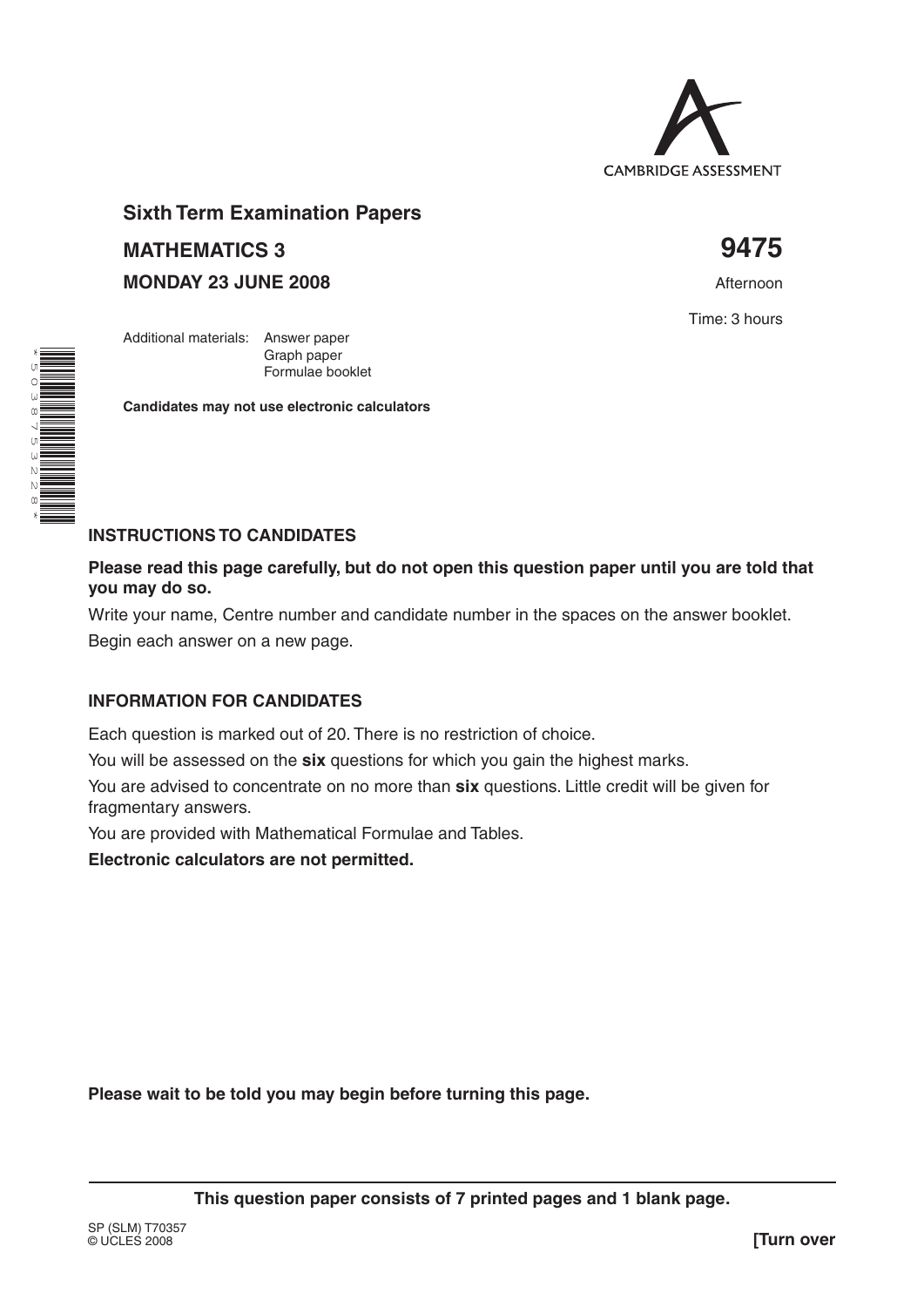## Section A: Pure Mathematics

1 Find all values of  $a, b, x$  and  $y$  that satisfy the simultaneous equations

$$
a+b = 1
$$
  
\n
$$
ax + by = \frac{1}{3}
$$
  
\n
$$
ax^{2} + by^{2} = \frac{1}{5}
$$
  
\n
$$
ax^{3} + by^{3} = \frac{1}{7}.
$$

[ **Hint**: you may wish to start by multiplying the second equation by  $x + y$ .]

2 Let  $S_k(n) \equiv \sum_{r=0}^n$  $r^k$ , where k is a positive integer, so that

$$
S_1(n) \equiv \frac{1}{2}n(n+1)
$$
 and  $S_2(n) \equiv \frac{1}{6}n(n+1)(2n+1)$ .

(i) By considering  $\sum_{n=1}^{\infty}$  $r=0$  $\left[(r+1)^k - r^k\right]$  , show that

$$
kS_{k-1}(n) = (n+1)^k - (n+1) - {k \choose 2} S_{k-2}(n) - {k \choose 3} S_{k-3}(n) - \dots - {k \choose k-1} S_1(n) . (*)
$$

Obtain simplified expressions for  $S_3(n)$  and  $S_4(n)$ .

- (ii) Explain, using (\*), why  $S_k(n)$  is a polynomial of degree  $k + 1$  in n. Show that in this polynomial the constant term is zero and the sum of the coefficients is 1.
- **3** The point  $P(a\cos\theta, b\sin\theta)$ , where  $a>b>0$ , lies on the ellipse

$$
\frac{x^2}{a^2} + \frac{y^2}{b^2} = 1\,.
$$

The point  $S(-ea, 0)$ , where  $b^2 = a^2(1 - e^2)$ , is a focus of the ellipse. The point N is the foot of the perpendicular from the origin,  $O$ , to the tangent to the ellipse at  $P$ . The lines  $SP$  and ON intersect at  $T$ . Show that the y-coordinate of  $T$  is

$$
\frac{b\sin\theta}{1 + e\cos\theta}.
$$

Show that  $T$  lies on the circle with centre  $S$  and radius  $a$ .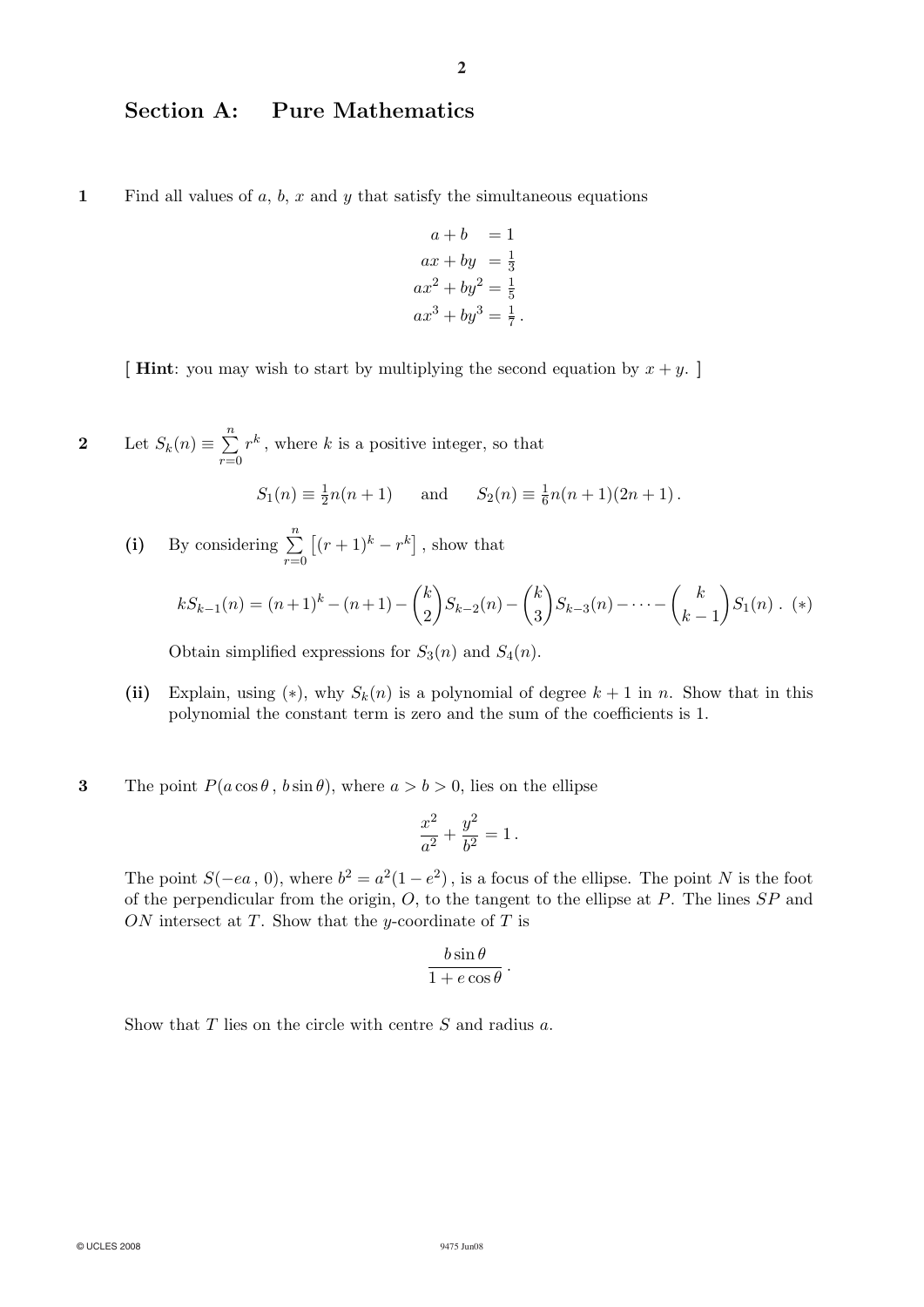4 (i) Show, with the aid of a sketch, that  $y > \tanh(y/2)$  for  $y > 0$  and deduce that

$$
\operatorname{arcosh} x > \frac{x-1}{\sqrt{x^2 - 1}} \quad \text{for} \quad x > 1. \tag{*}
$$

(ii) By integrating (\*), show that  $\arccosh x > 2 \frac{x-1}{\sqrt{x^2-1}}$ for  $x > 1$ .

(iii) Show that 
$$
\arcsin x > 3 \frac{\sqrt{x^2 - 1}}{x + 2}
$$
 for  $x > 1$ .

[Note:  $arcosh x$  is another notation for  $cosh^{-1} x$ .]

5 The functions  $T_n(x)$ , for  $n = 0, 1, 2, \ldots$ , satisfy the recurrence relation

$$
T_{n+1}(x) - 2xT_n(x) + T_{n-1}(x) = 0 \qquad (n \geq 1).
$$
 (\*)

Show by induction that

$$
(T_n(x))^2 - T_{n-1}(x)T_{n+1}(x) = f(x),
$$

where  $f(x) = (T_1(x))^2 - T_0(x)T_2(x)$ .

In the case  $f(x) \equiv 0$ , determine (with proof) an expression for  $T_n(x)$  in terms of  $T_0(x)$  (assumed to be non-zero) and  $r(x)$ , where  $r(x)=T_1(x)/T_0(x)$ . Find the two possible expressions for  $r(x)$  in terms of x.

6 In this question, p denotes  $\frac{dy}{dx}$ .

(i) Given that

$$
y = p^2 + 2xp,
$$

show by differentiating with respect to  $x$  that

$$
\frac{\mathrm{d}x}{\mathrm{d}p} = -2 - \frac{2x}{p}.
$$

Hence show that  $x = -\frac{2}{3}p + Ap^{-2}$ , where A is an arbitrary constant. Find y in terms of x if  $p = -3$  when  $x = 2$ .

(ii) Given instead that

$$
y = 2xp + p\ln p,
$$

and that  $p = 1$  when  $x = -\frac{1}{4}$ , show that  $x = -\frac{1}{2} \ln p - \frac{1}{4}$  and find y in terms of x.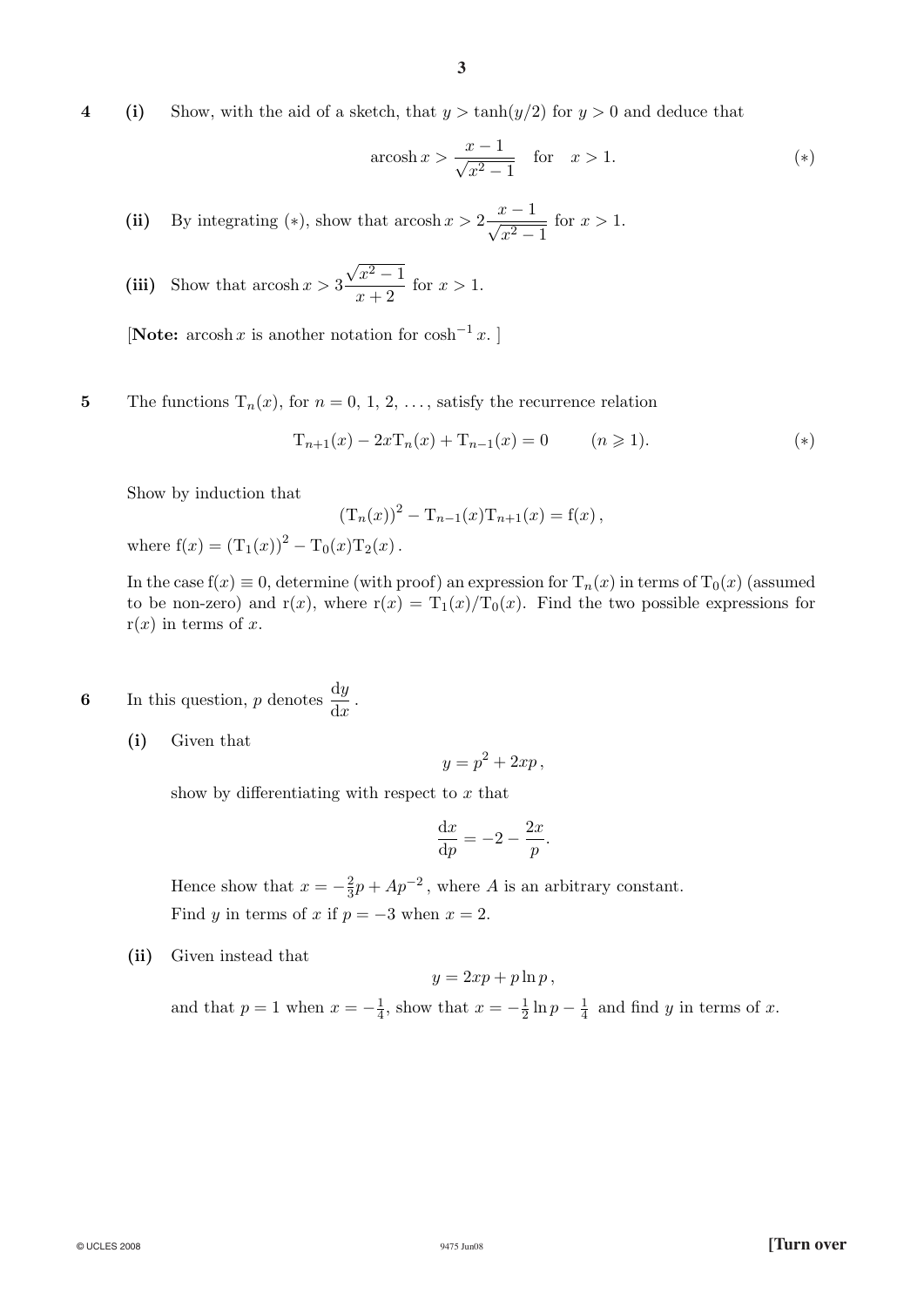7 The points A, B and C in the Argand diagram are the vertices of an equilateral triangle described anticlockwise. Show that the complex numbers  $a, b$  and c representing  $A, B$  and  $C$ satisfy

$$
2c = (a+b) + i\sqrt{3}(b-a).
$$

Find a similar relation in the case that  $A$ ,  $B$  and  $C$  are the vertices of an equilateral triangle described clockwise.

- (i) The quadrilateral DEFG lies in the Argand diagram. Show that points  $P, Q, R$  and  $S$ can be chosen so that  $PDE$ ,  $QEF$ ,  $RFG$  and  $SGD$  are equilateral triangles and  $PQRS$ is a parallelogram.
- (ii) The triangle LMN lies in the Argand diagram. Show that the centroids  $U, V$  and  $W$ of the equilateral triangles drawn externally on the sides of  $LMN$  are the vertices of an equilateral triangle.

[Note: The centroid of a triangle with vertices represented by the complex numbers x, y and z is the point represented by  $\frac{1}{3}(x+y+z)$ .

8 (i) The coefficients in the series

$$
S = \frac{1}{3}x + \frac{1}{6}x^2 + \frac{1}{12}x^3 + \dots + a_rx^r + \dots
$$

satisfy a recurrence relation of the form  $a_{r+1} + pa_r = 0$ . Write down the value of p. By considering  $(1 + px)S$ , find an expression for the sum to infinity of S (assuming that it exists). Find also an expression for the sum of the first  $n + 1$  terms of S.

(ii) The coefficients in the series

$$
T = 2 + 8x + 18x^2 + 37x^3 + \dots + a_rx^r + \dots
$$

satisfy a recurrence relation of the form  $a_{r+2} + pa_{r+1} + qa_r = 0$ . Find an expression for the sum to infinity of  $T$  (assuming that it exists). By expressing  $T$  in partial fractions, or otherwise, find an expression for the sum of the first  $n + 1$  terms of T.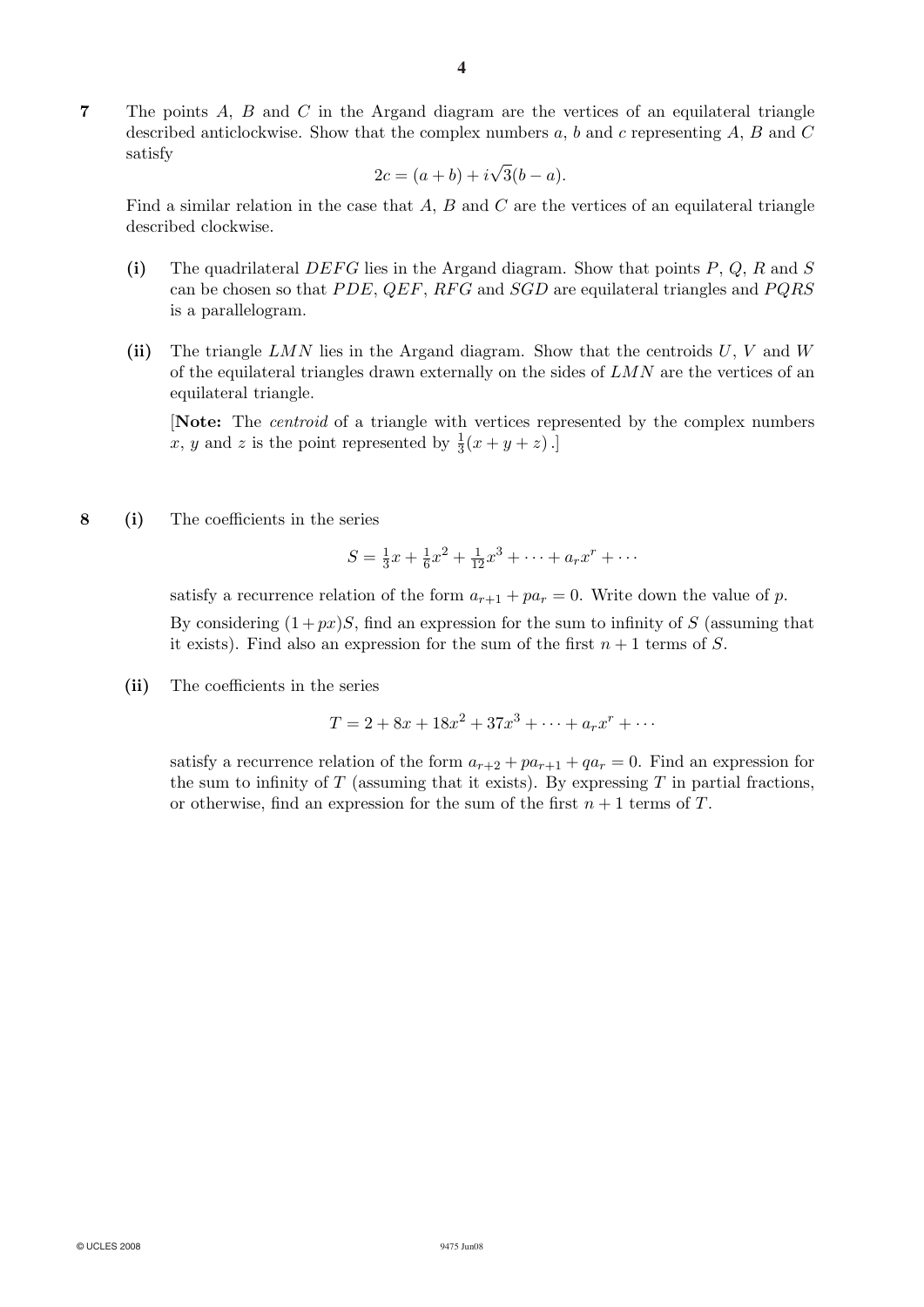#### Section B: Mechanics

- 9 A particle of mass  $m$  is initially at rest on a rough horizontal surface. The particle experiences a force  $mg \sin \pi t$ , where t is time, acting in a fixed horizontal direction. The coefficient of friction between the particle and the surface is  $\mu$ . Given that the particle starts to move first at  $t = T_0$ , state the relation between  $T_0$  and  $\mu$ .
	- (i) For  $\mu = \mu_0$ , the particle comes to rest for the first time at  $t = 1$ . Sketch the accelerationtime graph for  $0 \le t \le 1$ . Show that

$$
1 + \left(1 - \mu_0^2\right)^{\frac{1}{2}} - \mu_0 \pi + \mu_0 \arcsin \mu_0 = 0.
$$

(ii) For  $\mu = \mu_0$  sketch the acceleration-time graph for  $0 \leq t \leq 3$ . Describe the motion of the particle in this case and in the case  $\mu = 0$ .

[Note:  $arcsin x$  is another notation for  $sin^{-1} x$ .]

10 A long string consists of n short light strings joined together, each of natural length  $\ell$  and modulus of elasticity  $\lambda$ . It hangs vertically at rest, suspended from one end. Each of the short strings has a particle of mass  $m$  attached to its lower end. The short strings are numbered 1 to  $n$ , the nth short string being at the top. By considering the tension in the rth short string, determine the length of the long string. Find also the elastic energy stored in the long string.

A uniform heavy rope of mass M and natural length  $L_0$  has modulus of elasticity  $\lambda$ . The rope hangs vertically at rest, suspended from one end. Show that the length, L, of the rope is given by

$$
L = L_0 \bigg( 1 + \frac{Mg}{2\lambda} \bigg),
$$

and find an expression in terms of L,  $L_0$  and  $\lambda$  for the elastic energy stored in the rope.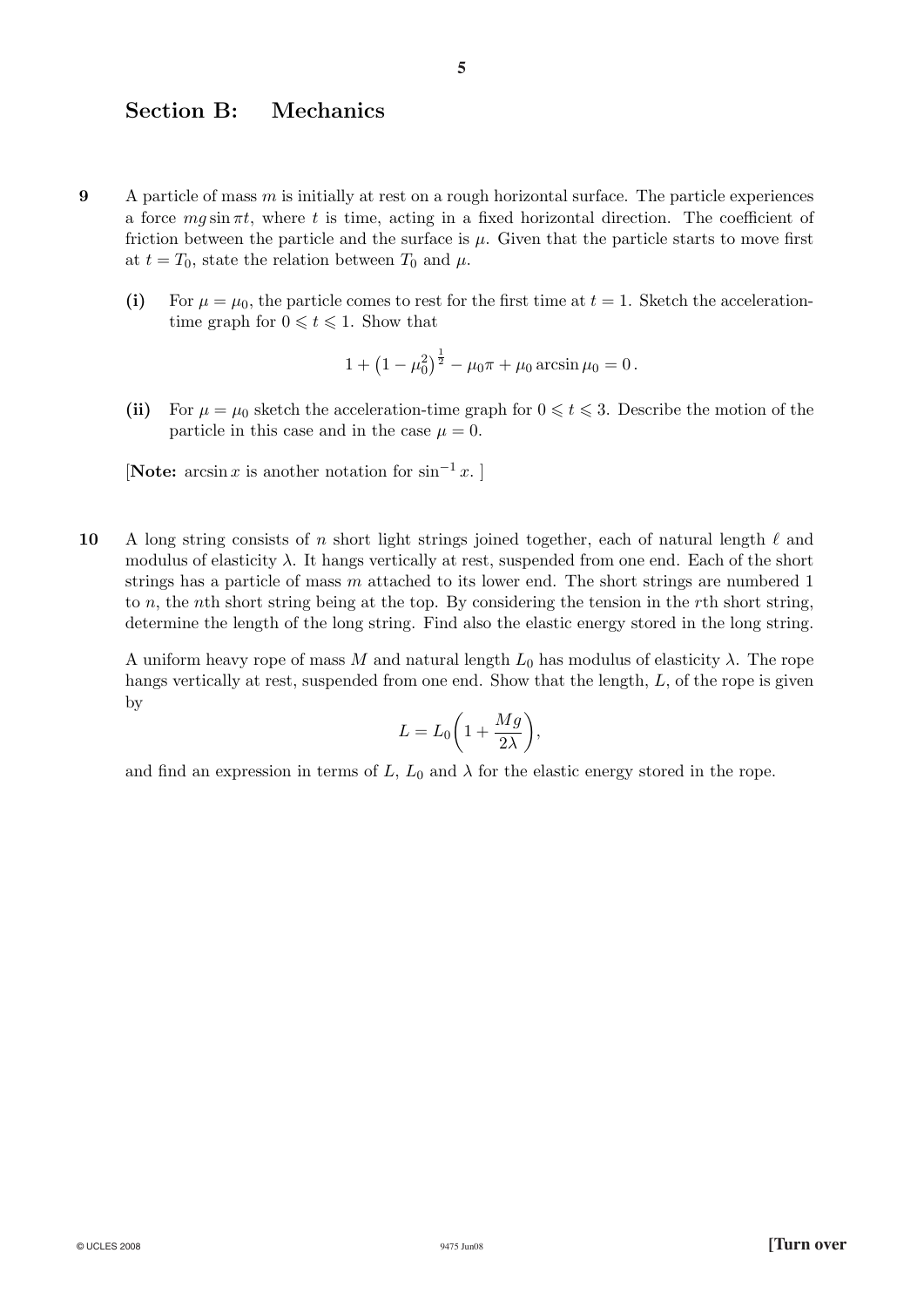11 A circular wheel of radius r has moment of inertia I about its axle, which is fixed in a horizontal position. A light string is wrapped around the circumference of the wheel and a particle of mass m hangs from the free end. The system is released from rest and the particle descends. The string does not slip on the wheel.

As the particle descends, the wheel turns through  $n_1$  revolutions, and the string then detaches from the wheel. At this moment, the angular speed of the wheel is  $\omega_0$ . The wheel then turns through a further  $n_2$  revolutions, in time  $T$ , before coming to rest. The couple on the wheel due to resistance is constant.

Show that

$$
\frac{1}{2}\omega_0 T = 2\pi n_2
$$

and

$$
I = \frac{mgrn_1T^2 - 4\pi mr^2n_2^2}{4\pi n_2(n_1 + n_2)}.
$$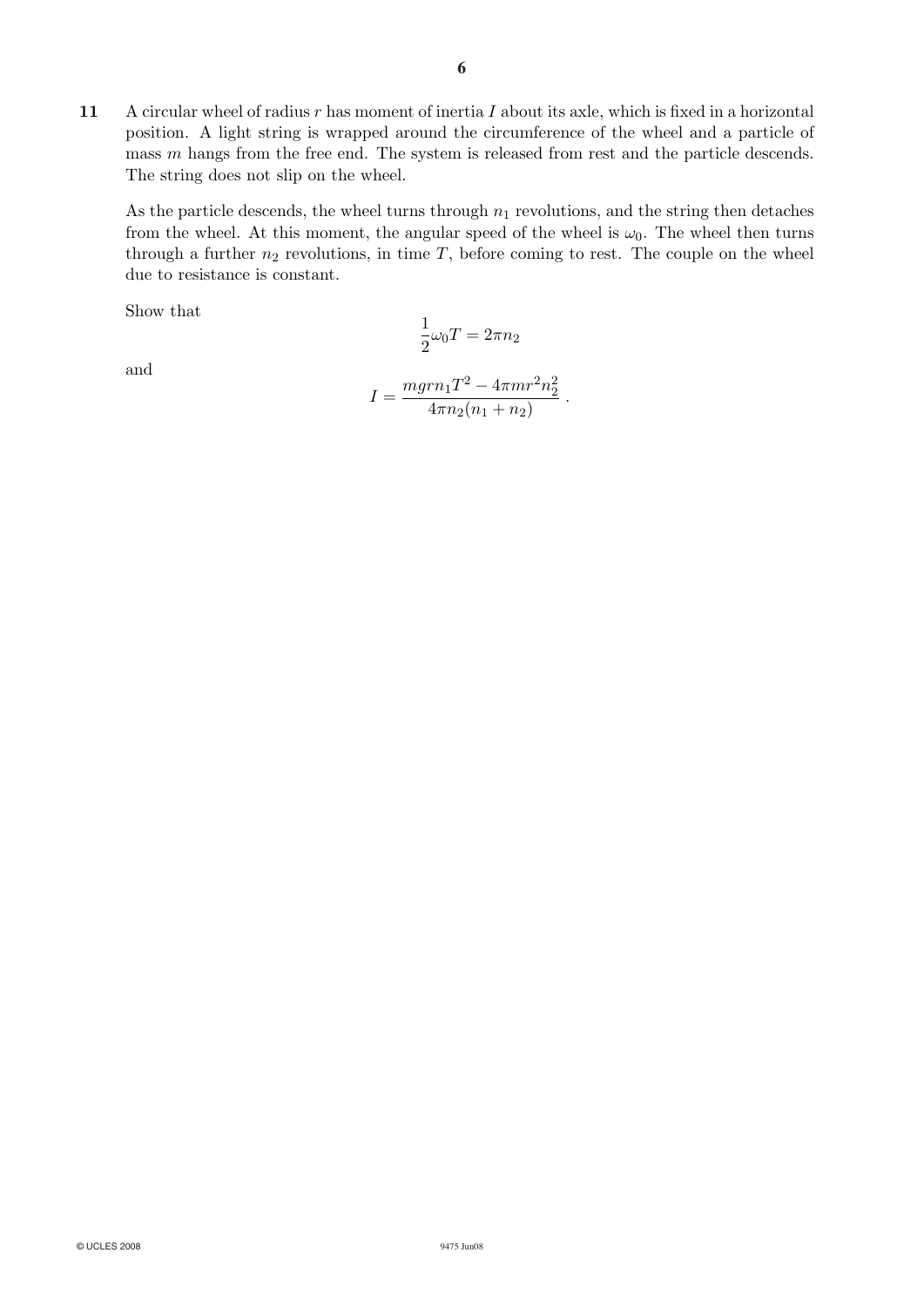## Section C: Probability and Statistics

12 Let X be a random variable with a Laplace distribution, so that its probability density function is given by

$$
f(x) = \frac{1}{2}e^{-|x|}
$$
,  $-\infty < x < \infty$ . (\*)

Sketch f(x). Show that its moment generating function  $M_X(\theta)$  is given by  $M_X(\theta) = (1-\theta^2)^{-1}$ and hence find the variance of X.

A frog is jumping up and down, attempting to land on the same spot each time. In fact, in each of n successive jumps he always lands on a fixed straight line but when he lands from the ith jump  $(i = 1, 2, \ldots, n)$  his displacement from the point from which he jumped is  $X_i$  cm, where  $X_i$  has the distribution (\*). His displacement from his starting point after n jumps is Y cm (so that  $Y = \sum_{n=1}^{\infty}$  $\frac{i=1}{i}$  $X_i$ ). Each jump is independent of the others.

Obtain the moment generating function for  $Y/\sqrt{2n}$  and, by considering its logarithm, show that this moment generating function tends to  $\exp(\frac{1}{2}\theta^2)$  as  $n \to \infty$ .

Given that  $\exp(\frac{1}{2}\theta^2)$  is the moment generating function of the standard Normal random variable, estimate the least number of jumps such that there is a 5% chance that the frog lands 25 cm or more from his starting point.

13 A box contains n pieces of string, each of which has two ends. I select two string ends at random and tie them together. This creates either a ring (if the two ends are from the same string) or a longer piece of string. I repeat the process of tying together string ends chosen at random until there are none left.

Find the expected number of rings created at the first step and hence obtain an expression for the expected number of rings created by the end of the process. Find also an expression for the variance of the number of rings created.

Given that  $\ln 20 \approx 3$  and that  $1 + \frac{1}{2} + \cdots + \frac{1}{n} \approx \ln n$  for large *n*, determine approximately the expected number of rings created in the case  $n = 40000$ .